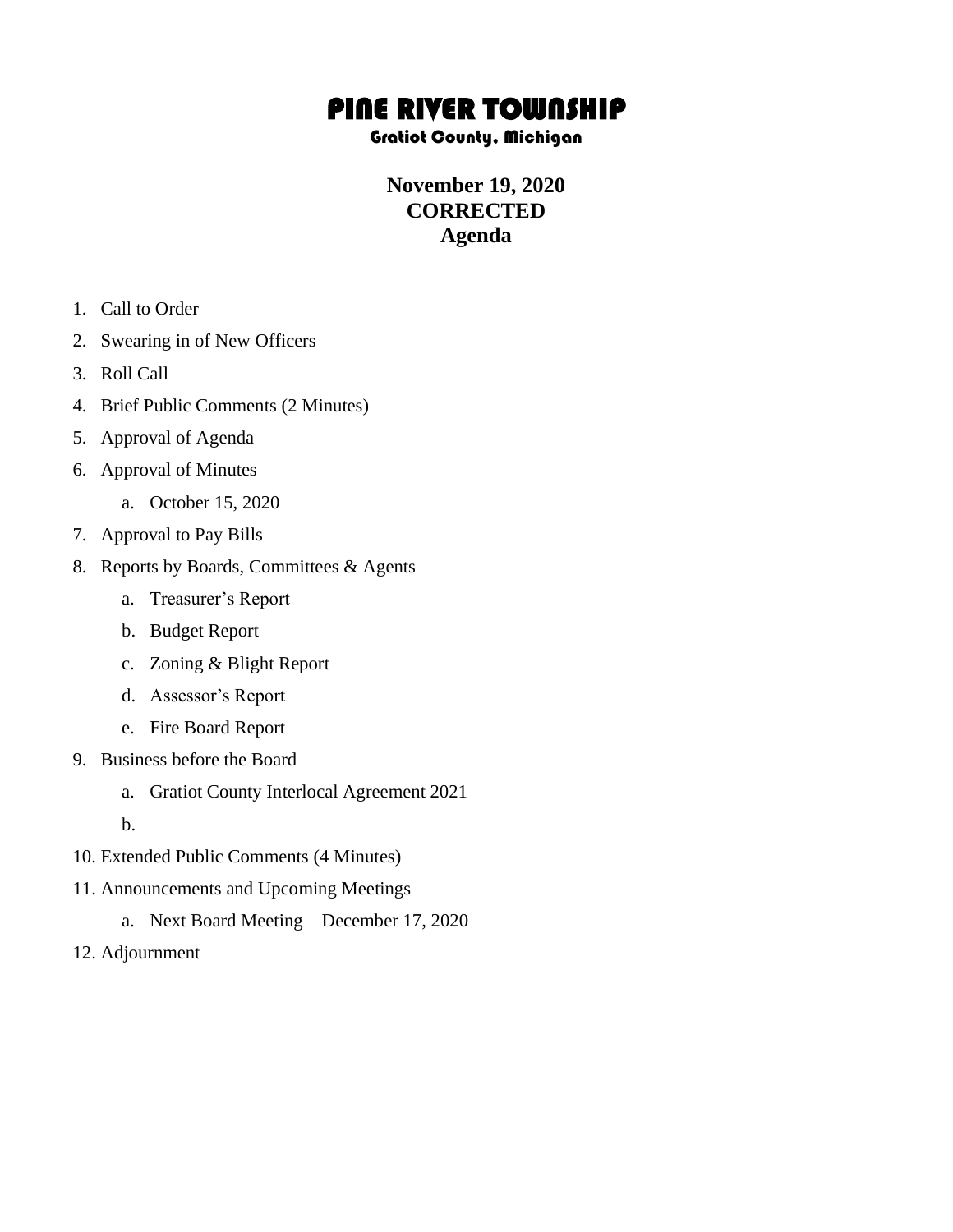## **MINUTES OF THE PINE RIVER TOWNSHIP BOARD MONTHLY MEETING NOVEMBER 19, 2020**

- 1) The regular monthly meeting of the Pine River Township Board was called to order at 7:00 P.M. by Supervisor Beeson via Zoom.
- 2) Pledge the flag: The board and the public said the pledge to the flag.
- 3) Swearing in of Officers:

a) Whitmore swore in Supervisor Beeson, Treasurer Moeggenborg, Clerk Whitmore, Trustee Best and Trustee Baker for the 2021-2024 term.

- 4) Roll Call: Baker: present, Best: present, Moeggenborg: present, Beeson: present, Whitmore: present. (5) Board members present, (0) absent.
- 5) Brief Public comments (2 minutes):
	- a) None.
- 6) Approve the Agenda:
	- a) Motion by Best: second by Moeggenborg: to approve the agenda as presented. All present board members approved. Motion carried 5-0.
- 7) Approve the Minutes:
	- a) Motion by Moeggenborg: second by Best: to approve the Regular Meeting Minutes of October 15, 2020, as presented. All present board members approved. Motion carried 5-0.
- 8) Approval to Pay Bills:
	- a) Motion made by Moeggenborg: second by Baker: to pay bills as presented in the amount of \$19,369.67. All present board members approved. Motion carried 5-0.
- 9) Reports by Boards, Committees & Agents
	- a) Treasurers Report on file.
	- b) Budget Report Discussion: report placed on file.
	- c) Zoning & Blight Officer report on file.
	- d) Assessor Report no report
	- e) Fire Services no report
- 10) Business before the Board
	- a) Gratiot County Interlocal Agreement 2021
		- i) Motion made by Moeggenborg: support by Baker: to approve the Agreement as presented. A roll call vote was taken: Best: yes; Moeggenborg: yes; Beeson: yes; Whitmore: yes; Baker: yes. Motion carried 5-0.
- 11) Extended Public Comments (4 Minutes) a) None.